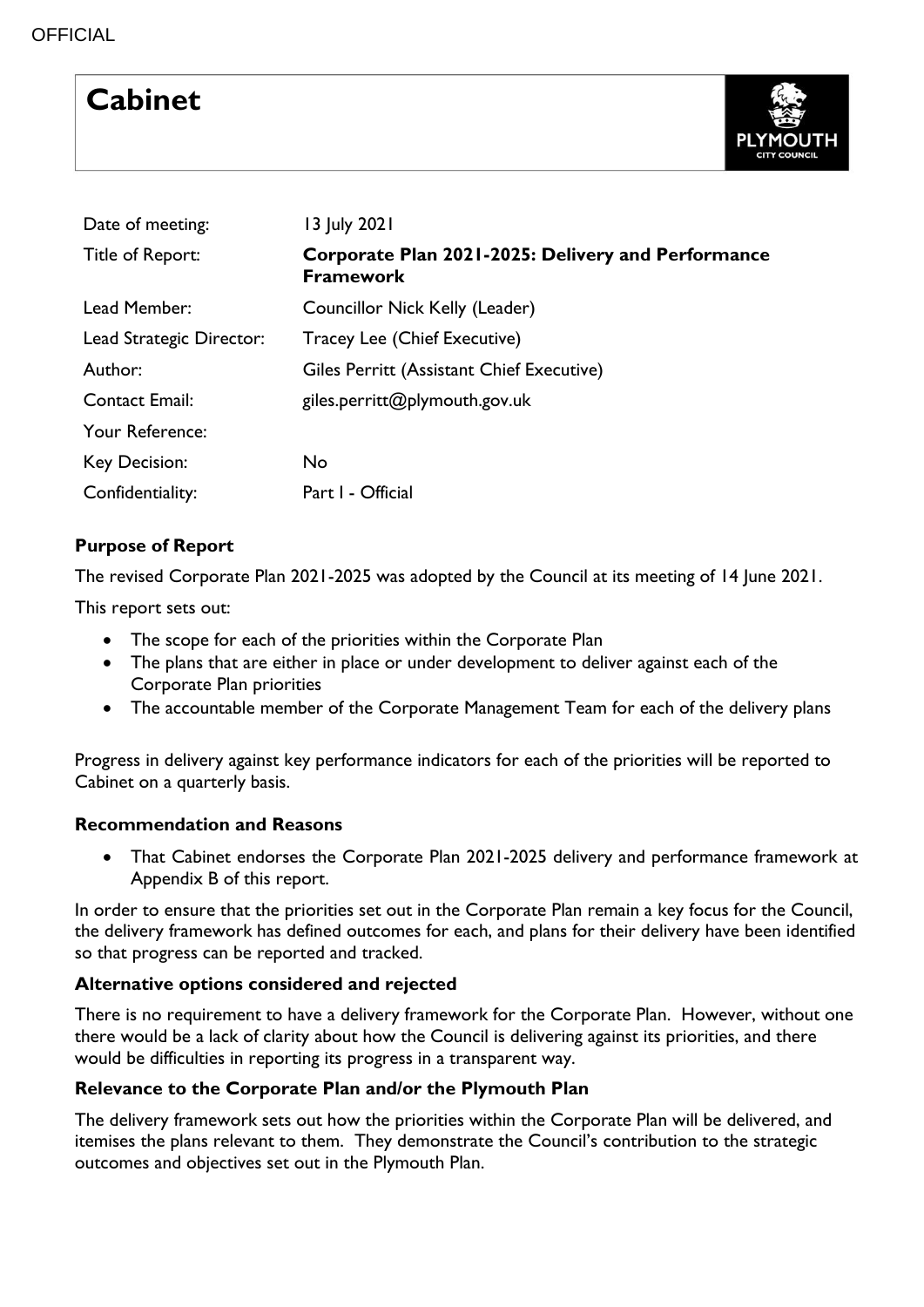#### **Implications for the Medium Term Financial Plan and Resource Implications:**

The Corporate Plan sets out the strategic direction and necessary focus for the Council and will continue to be the driver for future resource allocation. The medium term financial plan will reflect the priorities set out in the plan as it is further developed and forms part of the delivery framework.

#### **Carbon Footprint (Environmental) Implications:**

**Appendices** *\*Add rows as required to box below*

Environmental sustainability is a key driver of the corporate plan and is reinforced by the revised priorities. The Climate Emergency Action Plan and the Corporate Carbon Reduction Plan are included in the delivery framework.

#### **Other Implications: e.g. Health and Safety, Risk Management, Child Poverty:**

*\* When considering these proposals members have a responsibility to ensure they give due regard to the Council's duty to promote equality of opportunity, eliminate unlawful discrimination and promote good relations between people who share protected characteristics under the Equalities Act and those who do not.*

The delivery framework encompasses a number of key plans relating to the above, including the Equalities and Diversity Action Plan, the Child Poverty Action Plan and the People Strategy. Equalities Impact Assessments have been completed for all relevant published plans within the framework.

|   | <b>Ref. Title of Appendix</b>      | <b>Exemption Paragraph Number</b> (if applicable)<br>If some/all of the information is confidential, you must indicate<br>why it is not for publication by virtue of Part 1 of Schedule 12A<br>of the Local Government Act 1972 by ticking the relevant box. |  |  |  |  |   |  |  |  |
|---|------------------------------------|--------------------------------------------------------------------------------------------------------------------------------------------------------------------------------------------------------------------------------------------------------------|--|--|--|--|---|--|--|--|
|   |                                    |                                                                                                                                                                                                                                                              |  |  |  |  | 6 |  |  |  |
|   | Briefing report                    |                                                                                                                                                                                                                                                              |  |  |  |  |   |  |  |  |
| В | Delivery and Performance Framework |                                                                                                                                                                                                                                                              |  |  |  |  |   |  |  |  |

#### **Background papers:**

*\*Add rows as required to box below*

*Please list all unpublished, background papers relevant to the decision in the table below. Background papers are unpublished works, relied on to a material extent in preparing the report, which disclose facts or matters on which the report or an important part of the work is based.*

| Title of any background paper(s) | <b>Exemption Paragraph Number</b> (if applicable)<br>If some/all of the information is confidential, you must indicate why it<br>is not for publication by virtue of Part 1 of Schedule 12A of the Local<br>Government Act 1972 by ticking the relevant box. |  |  |  |  |   |  |  |  |
|----------------------------------|--------------------------------------------------------------------------------------------------------------------------------------------------------------------------------------------------------------------------------------------------------------|--|--|--|--|---|--|--|--|
|                                  |                                                                                                                                                                                                                                                              |  |  |  |  | 6 |  |  |  |
|                                  |                                                                                                                                                                                                                                                              |  |  |  |  |   |  |  |  |
|                                  |                                                                                                                                                                                                                                                              |  |  |  |  |   |  |  |  |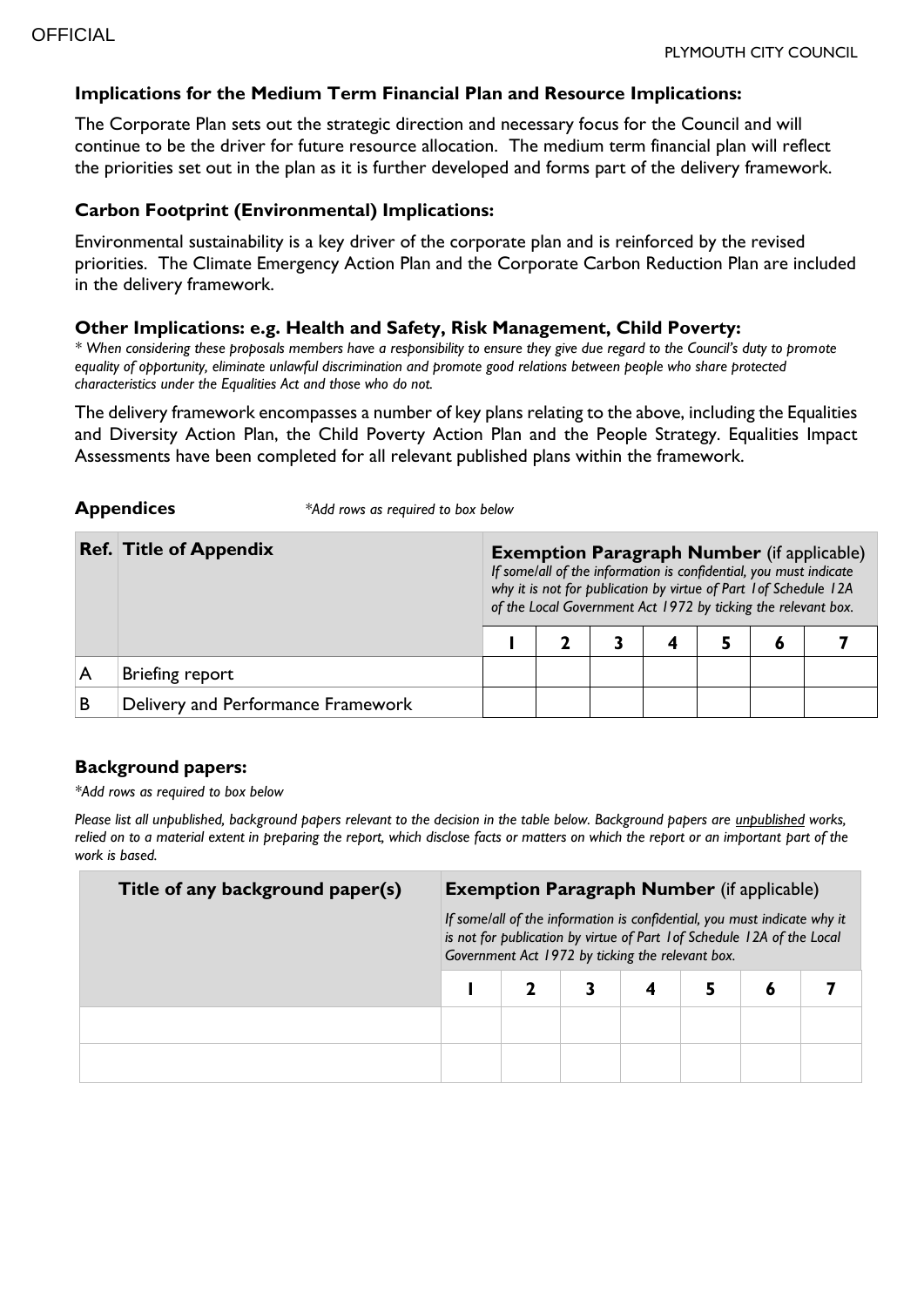# **OFFICIAL**

# **Sign off:**

| Fin                                                                 | $d$ jn.2 $\vert$<br>.22.50                                                           | Leg | 3694<br>5/AC/<br>8/7/2 | Mon<br>Off |  | <b>HR</b> |  | Asset<br>s |  | Strat<br>Proc |  |
|---------------------------------------------------------------------|--------------------------------------------------------------------------------------|-----|------------------------|------------|--|-----------|--|------------|--|---------------|--|
|                                                                     | Originating Senior Leadership Team member: Giles Perritt (Assistant Chief Executive) |     |                        |            |  |           |  |            |  |               |  |
| Please confirm the Strategic Director(s) has agreed the report? Yes |                                                                                      |     |                        |            |  |           |  |            |  |               |  |
| Date agreed: 06/07/2021                                             |                                                                                      |     |                        |            |  |           |  |            |  |               |  |
|                                                                     |                                                                                      |     |                        |            |  |           |  |            |  |               |  |
| Cabinet Member approval: Councillor Nick Kelly (Leader)             |                                                                                      |     |                        |            |  |           |  |            |  |               |  |
| Date approved: 06/07/2021                                           |                                                                                      |     |                        |            |  |           |  |            |  |               |  |